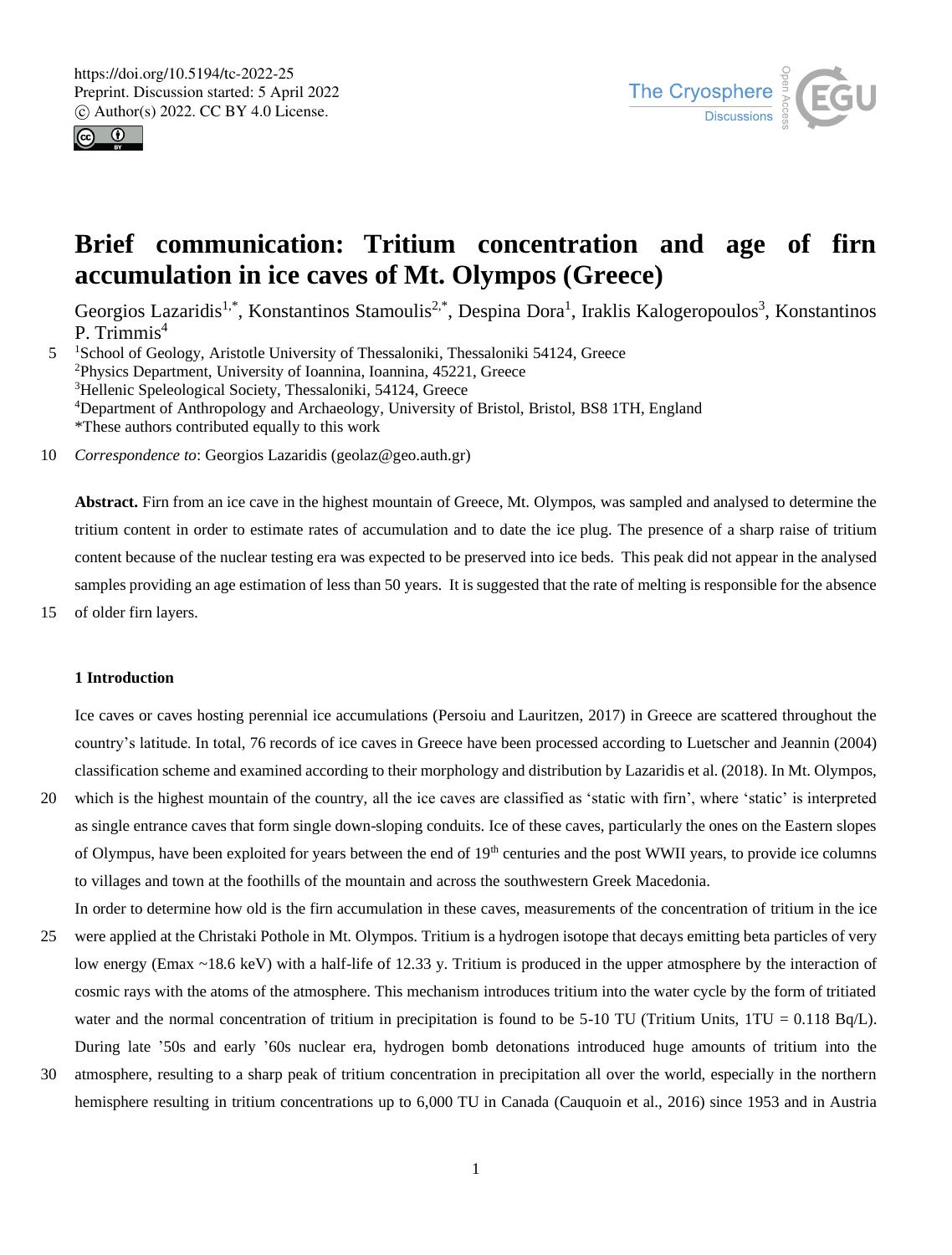https://doi.org/10.5194/tc-2022-25 Preprint. Discussion started: 5 April 2022  $\circ$  Author(s) 2022. CC BY 4.0 License.





since 1961. In Greece, a maximum of 3,550 TU was observed in 1963. These peaks of tritium in the precipitation of these years (early 60s), is expected to be preserved in ice columns, if they have not melted since then.

## **2 Cave description and geological setting**

- 35 The cave under investigation (Fig. 1; and supplementary information) is located on the NW slope of the mountain (N40.06898 E22.31350) at an altitude of 2,350 m, very close to the Christaki refuge. The sampling cave is included in the list of ice caves in Greece under the name Christaki Pothole (Lazaridis et al., 2018). The first descent in the cave is about ten meters and continues with an inclined floor to the west. Most of the cave is covered by an ice plug that overlies limestone gravels and small blocks. The ice plug consists of accumulated firn and snow. When surveyed, it was 1.5 m thick below the entrance and
- 40 progressively goes thicker to the west, reaching about 4.5 m of thickness. Due to this ice plug any possible continuation of the cave to the west, becomes inaccessible. The cave is hosted in the Cretaceous crystalline limestones with dolomite interferences (Latsoudas and Sonis, 1985). The limestone sequence has a total thickness of about 2,650 m and is consisted of limestones that gradually reduce their composition to dolomite. While the eastern slopes of Olympos are affected by the maritime air masses, the western slopes act as a barrier to the hot and humid gas masses coming from the west, which increases the amount
- 45 of precipitation on these slopes. The amount of precipitation in combination with the high altitude, leads to a high average annual snowfall.



**Figure 1. Location of the sampled cave Christaki Pothole; Ground-plan with the sampling site depicted and 3d representation of the cave.** 

#### 50 **3 Sampling and methods**

On 23rd of September 2017, forty-one (41) ice samples were collected from the Christaki Pothole. Each sample was collected from a section of  $\sim$ 2 m high, with a portable cup drill of 5cm diameter and about 2-3 cm depth, resulting in samples of 30 to 40 cm<sup>3</sup>, in 5cm intervals and spanning from the top of the ice column to the cave floor. Samples with odd numbering were chosen to be measured for tritium. Measurements were performed at the Archaeometry Center of the University of Ioannina.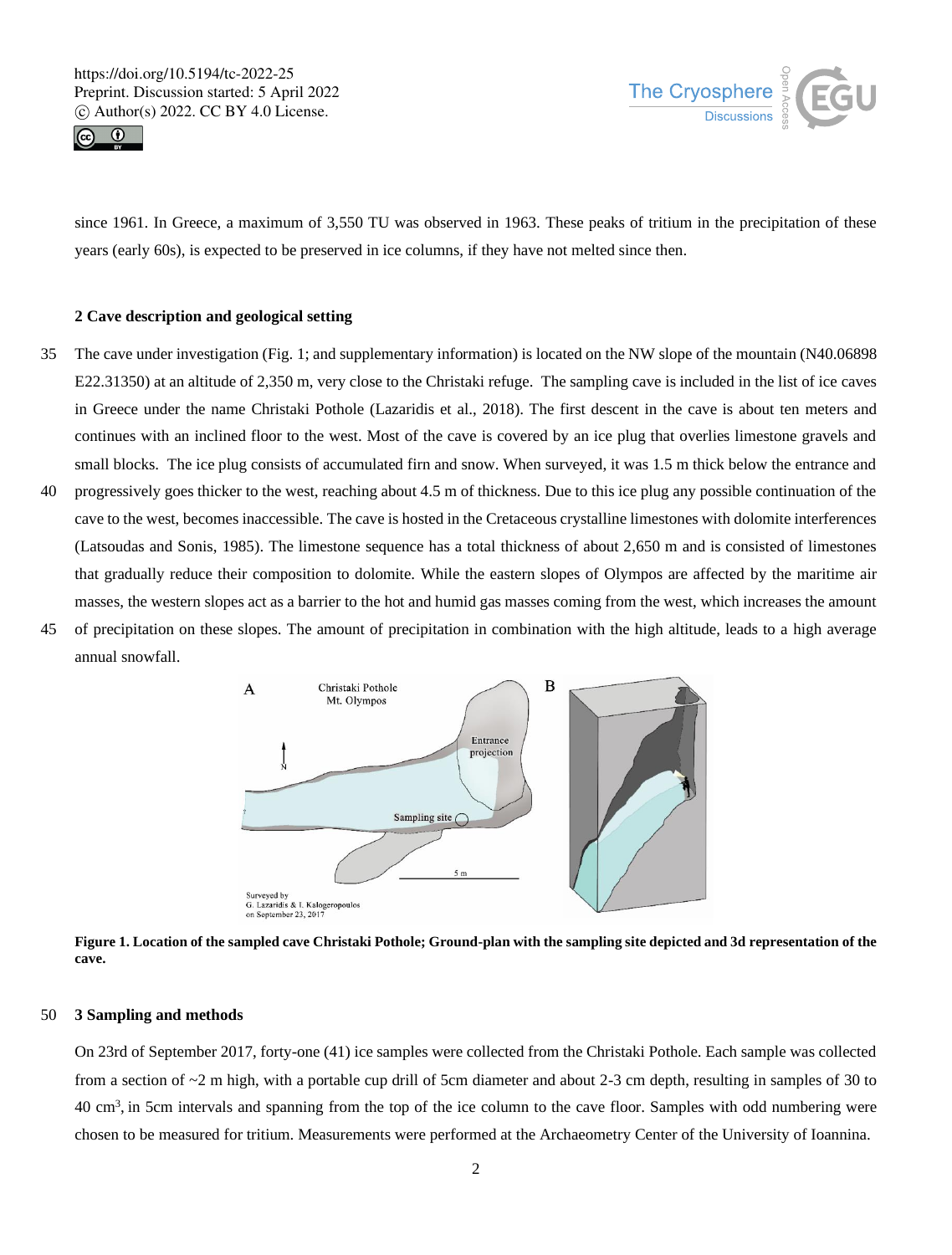https://doi.org/10.5194/tc-2022-25 Preprint. Discussion started: 5 April 2022  $\circ$  Author(s) 2022. CC BY 4.0 License.





55 Tritium measurements were conducted in a Liquid Scintillation Analyzer (TR/SL 3700 Tricarb, Perkin Elmer). Eight ml of each melted ice sample were added in a low-potassium borosilicate glass vial of 20 ml capacity and 12 ml of Ultima Gold LLT scintillation cocktail were added. The vial was closed and shaken to homogenize the solution and was measured for 1400 min typically. Background was also recorded at the same batch of samples.

### **4 Results and discussion**

- 60 When extracted from the ice column the samples displayed indistinguishable ice layers and thus it was impossible to make a direct estimation of the age of the ice in the column. However, during processing the samples, it was revealed that almost every ice sample contained remains of dust and soil, as a result of the surface debris deposited during the yearly cycle of snow accumulation during winter and partial melting during summer. The ablation of the surface and the burden of each layer caused the incineration of the debris into the ice mass of each layer. Thus, it is suggested that the maximum layer thickness should
- 65 not exceed that thickness corresponding to about 40 of annual firn accumulations in the ice column where the samples were collected. Since the ice column of the cave is thought to be accumulated for decades of years, it was assumed possible to find the above-mentioned peak of tritium raise in the atmosphere as an abrupt increase in the tritium concentration. Instead, tritium concentrations were found to vary only from 0.9 - 11 TU, which could be attributed to different initial tritium concentrations in snow fall. In comparison with tritium concentrations for selected years before the sampling year (2017), most of the tritium
- 70 concentrations, corrected for decay, could be resulted from precipitation up to 50 years before sampling year, which corresponds to the calendar year 1967, when the annual mean tritium content was in the range of 130-230 TU (Fig. 2).



**Figure 2. Tritium concentration: (a) Annual mean values of tritium in rain samples from various monitoring stations in Greece (GNIP, IAEA). (b) Annual mean tritium values of line (a) corrected for decay at the year of ice sampling (2017). (c) Tritium content**  75 **in ice samples, of odd numbering, with depth, from the Christaki pothole.** 

This gives an upper limit of the possible age of the ice layers that were sampled during the campaign of September 2017. Considering that for this upper limit of 50 years for the ice layers age the corresponding mean thickness of each layer should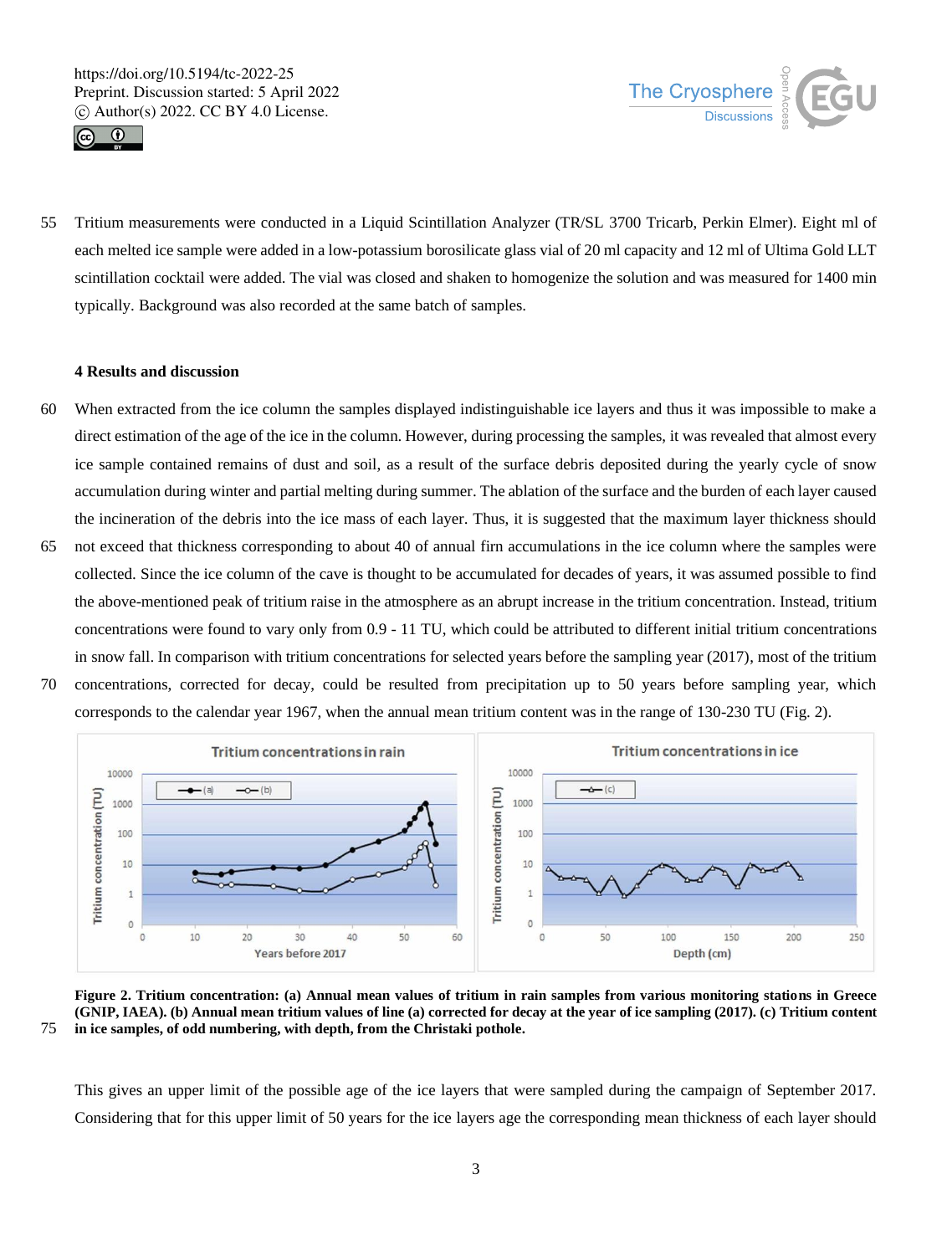https://doi.org/10.5194/tc-2022-25 Preprint. Discussion started: 5 April 2022  $\circ$  Author(s) 2022. CC BY 4.0 License.





be at least  $4 \text{ cm y}^{-1}$ ; the result is in accordance with the presence of debris in almost each sample, as well as with findings in 80 other ice caves. In Monlesi Ice cave, Switzerland, an annual accumulation rate 7-11 cm  $y<sup>-1</sup>$  was estimated based on tritium and radon measurements (Luetscher et al., 2007) and in Ledena Pit, a croatian ice cave, an average accumulation rate of up to 12 cm  $y^{-1}$  during period of 1963-1995 was also estimated (Kern et al., 2008). However, these estimations do not date the time when the cave started to function as an ice cave nor to an event of total ice melting in the meanwhile. The ice surface that is in contact with the cave-walls and floor is melting in non-permafrost areas such as Greece. Thus, the results are rather indicative 85 of a melting rate that cannot support the preservation of ice that is older than 50 years.

## **5 Conclusions**

The Christaki Pothole provided a two meters thick succession of ice samples that display relatively low concentration of tritium, without any pattern of an abrupt increase that could correspond to the tritium peak due to hydrogen bomb detonations in early '60s. This indicates that accumulated firn beds are younger than fifty years before 2017. The absence of earlier beds

90 is suggested to be the result of melting rate at the bottom of the ice plug or may occur in ice beds that are not accessible due to the morphology of the Christaki pothole.

#### **Data availability**

All raw data are provided in the supplementary information.

## 95 **Competing interests**

The authors declare that they have no conflict of interest.

## **Author contribution**

GL initiated the research; GL and KS organized field work and prepared the manuscript with inputs from all authors; KS analysed samples; GL and IK surveyed the cave and sampled the ice; LG, KS, IK did the field work; DD and KS collected

## 100 information.

## **Acknowledgments**

We are deeply grateful to Sakis Ntavlis and Vasilis Sidiropoulos, cavers of the Hellenic Speleological Society, Department of Northern Greece for their contribution during the field work and sampling.

#### 105 **References**

Cauquoin, A., Jean‐Baptiste, P., Risi, C., Fourré, É., and Landais, A.: Modeling the global bomb tritium transient signal with the AGCM LMDZ‐iso: A method to evaluate aspects of the hydrological cycle, Journal of Geophysical Research: Atmospheres, 121, 12,612-612,629, 2016.